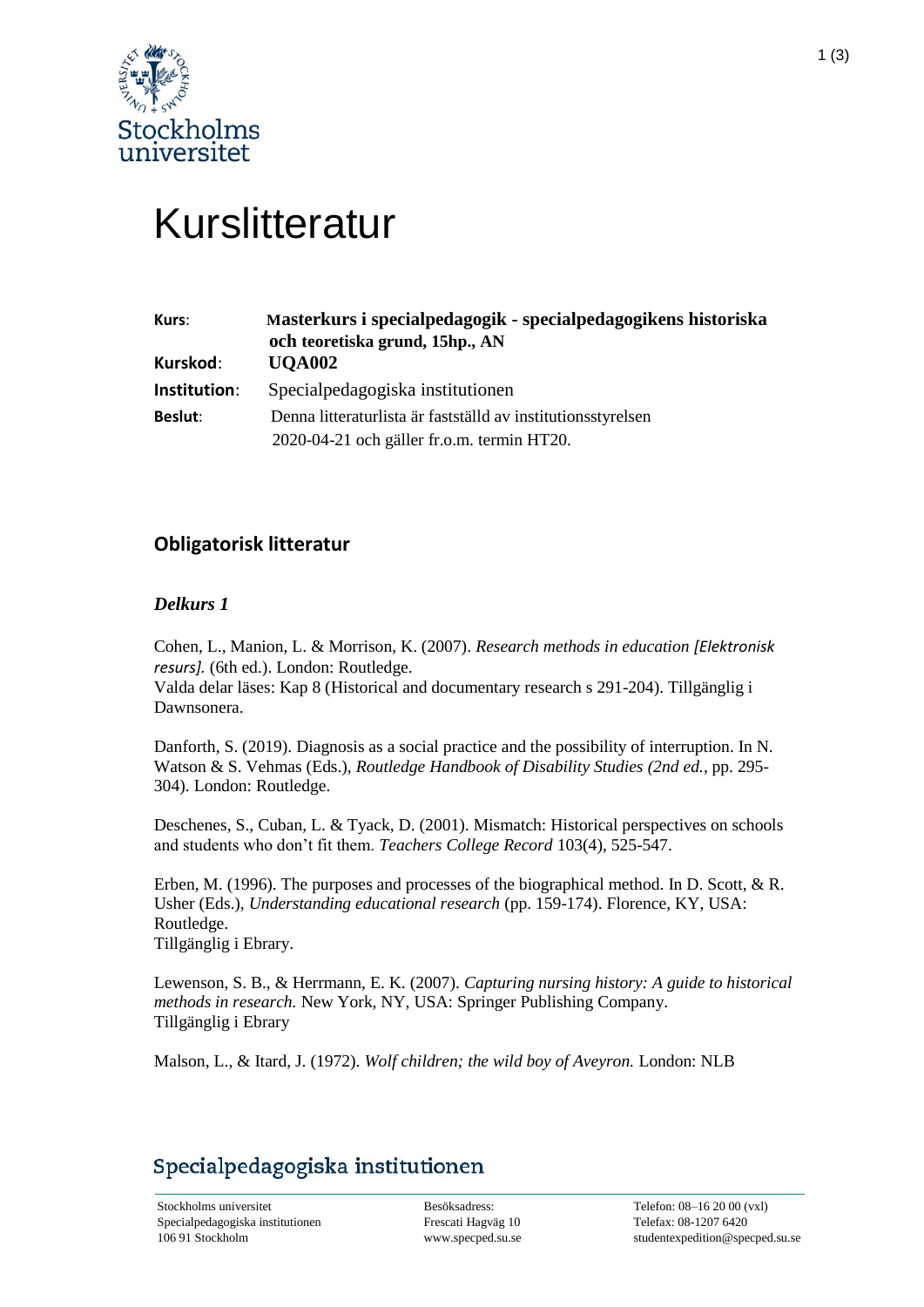

Nielsen, K.E. (2018). The perils and promises of disability biography. In M. Rembis, C. Kudlick & K.E. Nielsen (Eds.), *The Oxford Handbook of Disability History (*pp. 41-54)*.* New York: Oxford University Press. DOI: 10.1093/oxfordhb/9780190234959.013.2

Rembis, M. (2018). Disability and the history of eugenics. In M. Rembis, C. Kudlick & K.E. Nielsen (Eds.), *The Oxford Handbook of Disability History (*pp. 85-104)*.* New York: Oxford University Press. DOI: 10.1093/oxfordhb/9780190234959.013.6

Rembis, M. (2019). Challenging the impairment/disability divide: Disability history and the social model of disability. In N. Watson & S. Vehmas (Eds.), *Routledge Handbook of Disability Studies*, (2nd ed., pp. 377-390). London: Routledge.

Richards, P. & Burch, S. (2018). Document, ethics, and the disability historian. In M. Rembis, C. Kudlick & K.E. Nielsen (Eds.), *The Oxford Handbook of Disability History (*pp. 161-176)*.* New York: Oxford University Press. DOI: 10.1093/oxfordhb/9780190234959.013.10

Stainton, T. (2018). The age of sensationalism and the construction of intellectual disability. In P. McDonagh, C.F. Goodey & T. Stainton (Eds.), *Intellectual Disability: A Conceptual History 1200-1900* (pp. 128-147). Manchester: Manchester University Press.

Thomas, G. (2007). An epistemology of special education. In L. Florian (Ed.) *The Sage Handbook of Special Education* (pp. 246-255). London: SAGE. Tillgänglig som elektronisk resurs.

Thompson, D., Hogan, J.D., Clark, P.M. (2010). Developmental psychology in historical perspective *[Elektronisk resurs]*. Hoboken: John Wiley & Sons. Valda delar läses: s. 1-17.

Vikström, L., Häggström Lundevaller, E. & Haage, H. (2017). First a job, and then a family? Impacts of disabilities on young people's life courses in a nineteenth-century Swedish region. *Disability Studies Qarterly*, 37(4).

Open access publication<http://dsq-sds.org/article/view/6095/4828>